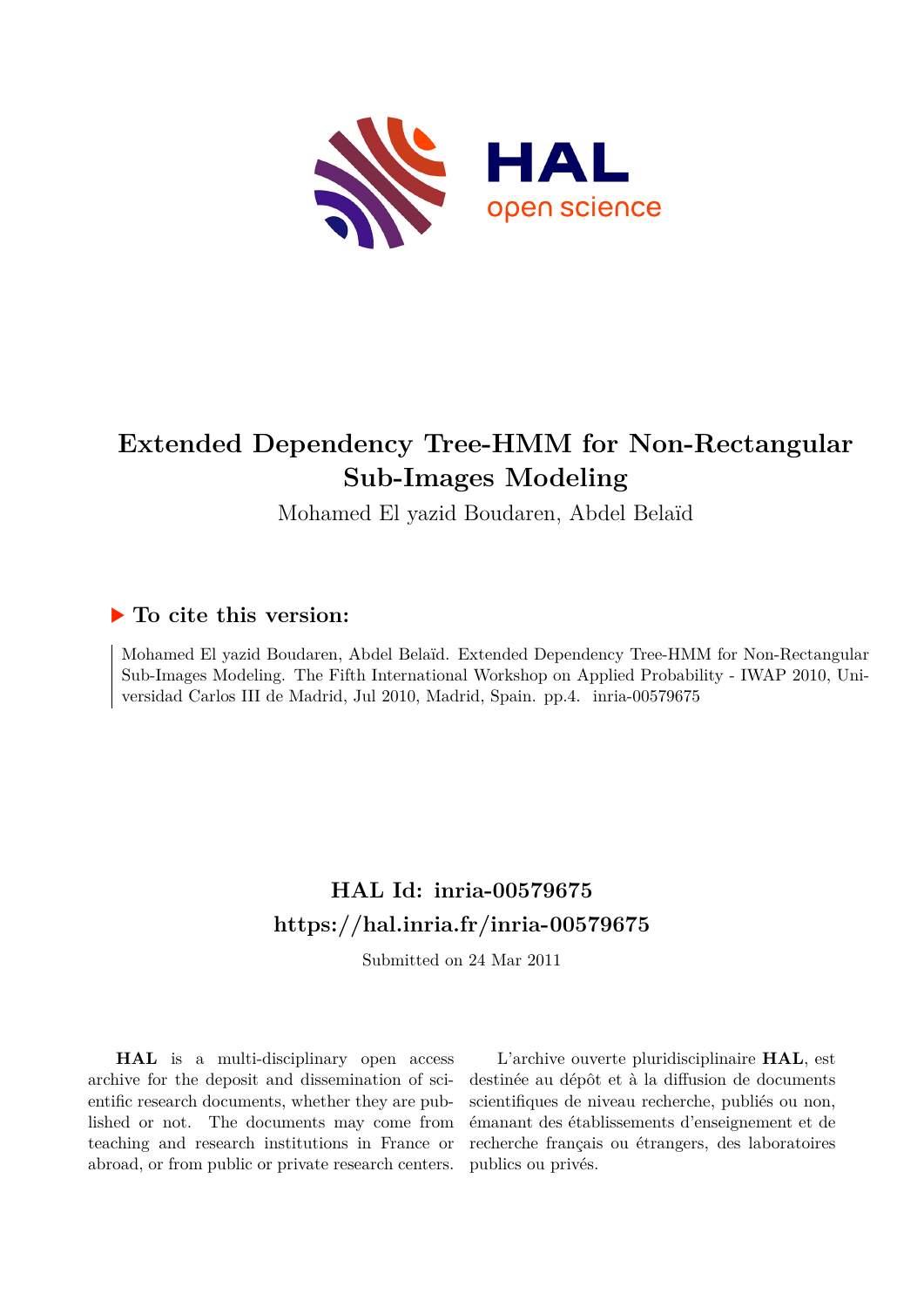# Extended Dependency Tree-HMM for Non-Rectangular Sub-Images Modeling

Mohamed El Yazid Boudaren  $^1$  and Abdel Belaïd  $^2$ 

1. Applied Mathematics Laboratory, Military Polytechnic School, Algiers, Algeria.

2. Read Team, LORIA Research Center, Nancy, France.

E-mail: boudaren@gmail.com

E-mail: abelaid@loria.fr

**Abstract**— This work is motivated by the need of evaluating the likelihood probability on sub-images of not necessarily rectangular shape in some frameworks. For this purpose, we propose an alternative of Dependency Tree- HMM that allows the four traditional interactions between neighboring pixels instead of just two. To demonstrate the accuracy of the proposed model, we provide some classification results performed on high resolution aerial images.

**Index Terms**— Hidden Markov Models (HMM), Dependency Tree- HMM, Sub-Image Modeling.

#### **1. Introduction**

Pixel-wise approaches for image classification are usually not suitable to solve problems often encountered in remote sensing applications [5, 6]. They result in a disgusting salt and pepper effect. To overcome the drawback of such approaches, more elaborated methods classify each pixel by taking into account some of its neighboring pixels, usually by computing a similarity measure ( likelihood probability for instance) [10]. In most cases, this computation concerns pixels contained in square windows centered at the pixel to classify. However, in some stochastic image modeling frameworks, one may have to evaluate likelihood probabilities on nonrectangular windows, like in [1]. In this work, we propose to extend the so-called dependency treehidden Markov model (DT-HMM) proposed in [2] to make possible such computation by allowing the four directional interactions between neighboring pixels instead of just two. This allows one to approximate the genuine 2D-HMM likelihood probability of observing the data contained in circular-like shaped windows or image blocks while maintaining the linear complexity of the traditional 1D-HMM. It was proven in some previous research works [3] that the average value of the likelihood probability computed according to a relatively small number of random dependency trees constitutes a good estimate of the authentic likelihood probability.

The reminder of the paper is organized as follows: section 2 summarizes some previous works

—————————— ————————— where likelihood probability was evaluated on square windows, and shows up the importance of adopting sub-images of different shapes instead of square ones. Section 3 gives an overview about the classical DT-HMM and introduces the EDT-HMM. To validate our theoretical formalism, we show some results obtained on real world high resolution aerial images using the classification scheme proposed in [4]. Future improvements and conclusion remarks are given in section 5.

## **2. Evaluation Windows for Image Modeling**

Achieving a statistical classification at pixel level is a difficult ill-posed problem in pattern recognition; most methods evaluate likelihood probability over square windows of the same size [10], which is chosen experimentally. Two particular examples of image classification at pixel level would be fabric defects detection or aerial image indexing. Such problems do not just require the segmentation of the image into distinctive regions which may be performed by unsupervised algorithms such as EDISON [16, 17], but the identification of image pixels. Obviously, such a classification subsumes segmentation but it does not lead necessarily to a segmentation of the whole image. In this scope, unsupervised algorithms are known to be more suitable to segment an image into regions. However, supervised algorithms are required to achieve the identification. In fact, good classifiers apply a filtering and/or segmentation as pre-processing step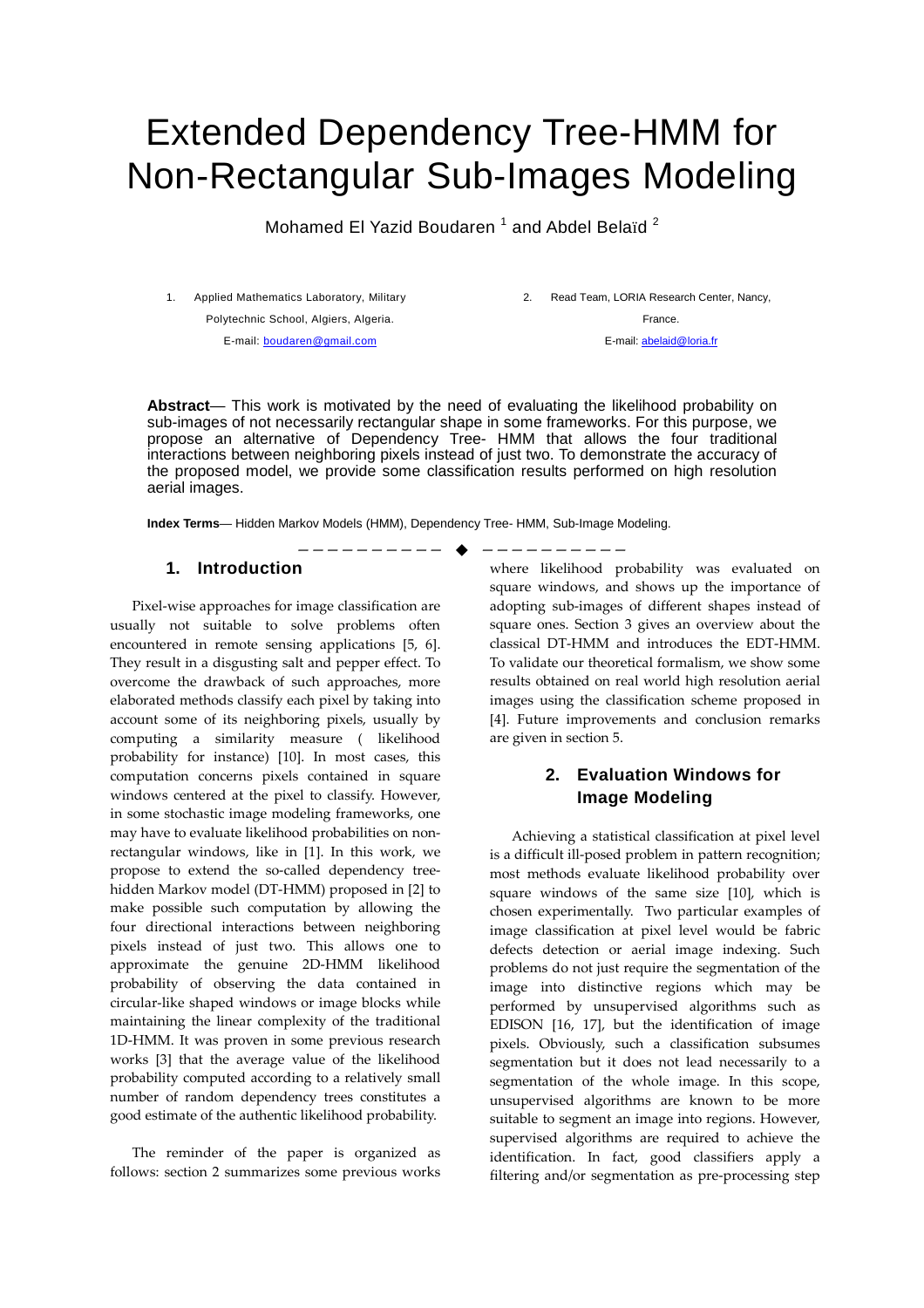before carrying out the supervised classification. Such classifiers affect then each pixel to its appropriate class after evaluating likelihood probability on a square window centered at that pixel. Adopting windows aims to take account of contextual information or/and some texture characteristics that cannot be derived from a lonely pixel. The main issue of such a classification scheme is how to pick an appropriate window size; in general, the bigger is the window, the more accurate is the decision. However, a window may be heterogeneous since it may include pixels belonging to more than one class. To take advantage of the preprocessing step (segmentation or/and filtering), one has to restrict window pixels to those belonging to the same class than that of the pixel to identify.

In [14], the authors combine various texture classification methods over multiple square windows of different sizes to detect fabric defects. Their classifier integrates various texture features computed on square windows. In [10], texture image is divided into rectangular blocks of the same size and affect pixels of a same block to the same class.

A wide variety of texture feature extraction methods have been proposed in the computer vision literature [15]. Their performance depends basically on the processing they apply, the neighborhood of pixels over which they are evaluated (window size and shape) and the texture features. When dealing with these methods, one big issue must be addressed: the determination of the window size and shape. Although many studies regarding the performance of the different families of texture extraction methods, only few dealt with the issue of determining the optimal window size [8, 9, 15]. The influence of the window size and shape on classifiers performance was studied in [7] where it has been shown that texture characterization is influenced much more by window size than its shape. Commonly, the window size is defined experimentally depending on the method.

In [4], we proposed a new scheme for land cover classification that advantageously combines an unsupervised segmentation and a statistical recognition. From segmentation results, we suggested to classify each pixel by computing likelihood probability over a particular neighborhood containing pixels surrounding the one to be identified and belonging to its same region. Unlike [10], adopting rectangular windows is not affordable here. Indeed, taking account of heterogeneous pixels within the same window would definitely introduce a bias in both learning and retrieval processes and falsify then the indexing.

## **3. Dependency Tree- HMM Extension**

Markov models (Markov Random Fields, Hidden Markov Fields, Hidden Markov Models, Hidden Markov Trees…) were extensively and successfully used for texture modeling and segmentation [11]. This is majorly due to their ability to model contextual dependencies and noise absorption [12]. However, their performance depends widely on the model architecture: genuine 2D-models yield better results but exhibits much higher computational complexity [12]. In general, the more complex is the model, the better are the performances.

Nevertheless, for computational complexity reasons, several approaches consider linear models like HMM even if such a model is not suited for twodimensional data [13]. More elaborated approaches resort to 2D-models with simplifying assumption. One simplifying assumption that provides good results with a linear complexity is that assumed in DT-HMM [2][3]: one site (image pixel) may depend on either the horizontal or vertical predecessor, but not on both the same time.

The extension of DT-HMM in this work is motivated by two reasons:

- - The need to compute likelihood probability on non-rectangular shaped windows of different sizes.
- - The need to adopt central pixel (to be labeled) as the dependency tree root since the root shows more interactions with neighbors than other pixels do.

Before describing our model principles, let us define the applicability conditions of the EDT-HMM model on a window *w* with respect to root*r* .

The window *w* must fit the following condition:

- For each site *s* of *w* , *s* must have at least one neighbor  $v \in N_s$  that belongs to *w* and fulfills:  $\|v,r\| < \|s,r\|$  where  $N_s$  is the 4neighborhood of  $s$  and  $\parallel$  is the Euclidean distance.

Let  $w$  be a window verifying the condition above, and let  $r$  be the center of the window and  $Y_r = \{y_s / s(i, j) \in w\}$ be the set of features vectors (RGB for instance) of pixels inside  $w$ .  $Y_r$  is then the observable process. Let *X* be the hidden process.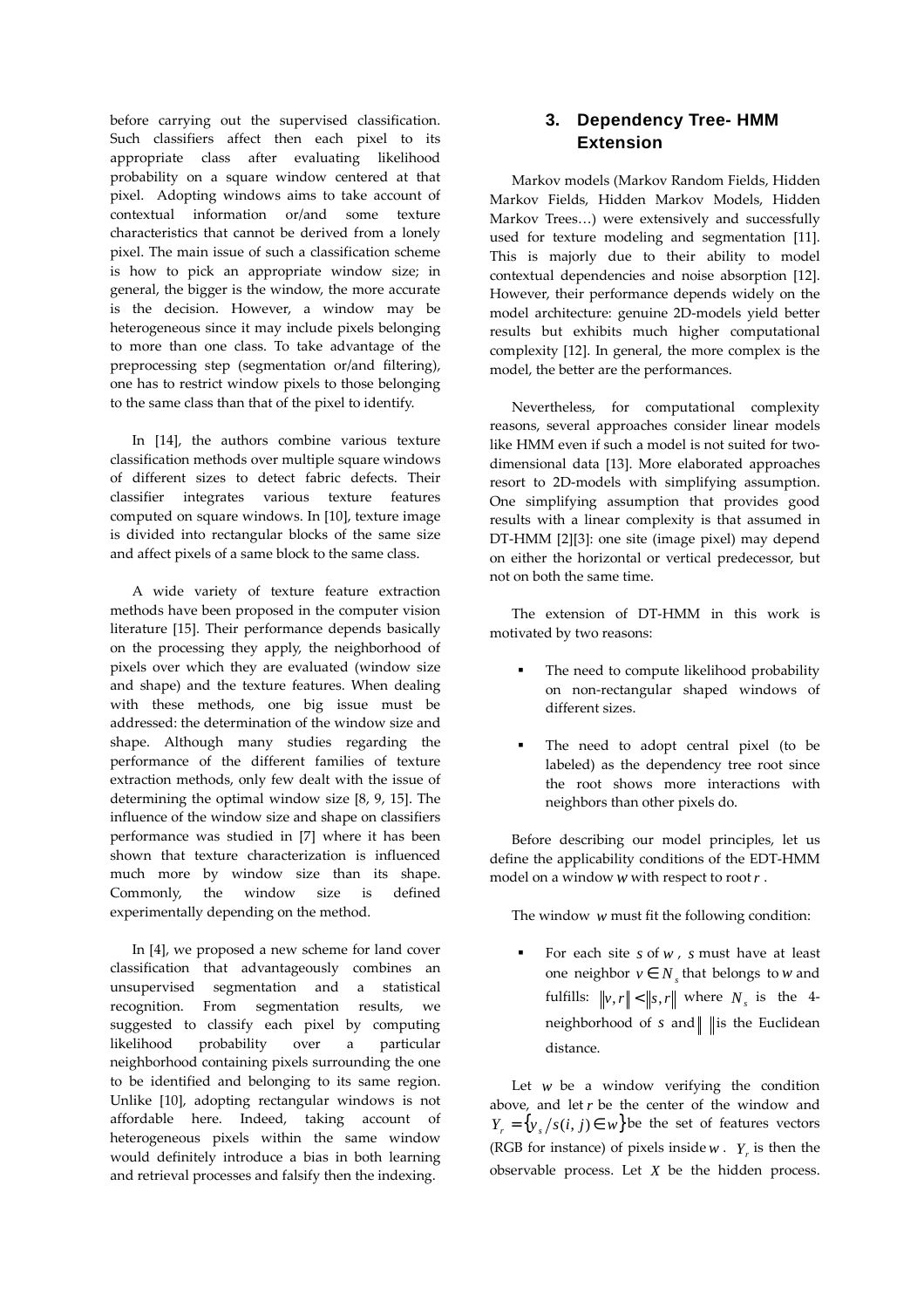The likelihood probability is given by:

$$
P(Y_r/\lambda) = \sum_{X} P(Y_r/X, \lambda) P(X/\lambda)
$$
 (1)

Unlike DT-HMM, where each pixel may have a predecessor chosen between two directions, in the EDT-HMM modeling, a pixel *s* may have a predecessor *v* chosen randomly from the 4- Neighborhood (up, down, right or left) and verifying the Euclidean distance property. Note that, the neighborhood directions of all pixels of *w* define a tree structure *T* like depicted in figure 1. We note  $T(s) = v$ .

The likelihood probability to observe*Y<sup>r</sup>* given the parameters of the DT-HMM  $\lambda(\pi, A, B)$  can be approximated as follows:

$$
P(Y_{r}/\lambda) \approx \sum_{T} \sum_{x} \left\{ \prod_{s \in w} P(y_{s}/x_{s}, \lambda) P(x_{s}/T, \lambda) \right\} (2)
$$

In this paper, we propose to evaluate the likelihood on a set of random dependency trees  $\tau$ . The previous equation becomes:

$$
P(Y_r/\lambda) \approx \sum_{T \in \tau} \sum_{X} \left\{ \prod_{s \in w} P(y_s/x_s, \lambda) P(x_s/T, \lambda) \right\} (3)
$$

To compute the likelihood probability of equation 3, we define the backward function  $\beta_i(s)$ representing the probability of observing the data contained in the sub-tree of  $T$  with  $S$  as a root starting from the hidden state *i* .

$$
\beta_i(s) = \begin{cases} b_i(y_s) & \text{if } s \text{ is a leaf} \\ b_i(y_s) \prod_{T(v)=s} a_{ij} \beta_j(v) & \text{otherwise} \end{cases}
$$
 (4)

Note that the likelihood probability of equation 3 can be evaluated as follows for each dependency tree  $T \cdot$ 

$$
p(Y_r/T, \lambda) = \sum_{i=1}^N \pi_i \beta_i(r) \qquad (5)
$$

This computation exhibits a reasonable complexity (linear with window size).

The extension of the DT-HMM only concerns likelihood probability computation and Viterbi decoding whereas learning is performed the same way as in DT-HMM context.

The *Viterbi* decoding process can be achieved in a similar way to the likelihood probability computation. In this work, we only resort to likelihood probability computation.

On the other hand, learning is performed via an iterative way the same as for the DT-HMM model, since the parameters are the same:

- -Initialize model parameters.
- - Choose a random dependency tree *T* as described above (respecting the Euclidean distance constraint).
- - Perform learning as in a linear framework (like in 1D-HMM).

#### **4. Experiments**

To validate the theoretical formalism proposed in the previous section, we provide here some experimental results obtained on real world high resolution images from RGD74-75 database [18] (Fig. 1) using the classification scheme proposed in [4].



Figure 1: Examples of aerial images from RGD 73-74

Our objective is to locate snow and vegetation in the images. As preprocessing, we segmented each aerial image into homogenous regions using *EDISON* software. Then, we identify each pixel by computing likelihood probability over circular-like windows that fit the applicability conditions of the proposed EDT-HMM. This allows us to perform the computing simultaneously on different machines. Finally, we corrected the indexing by merging the pixels belonging to the same region by affecting them to the predominating class (Fig. 2).